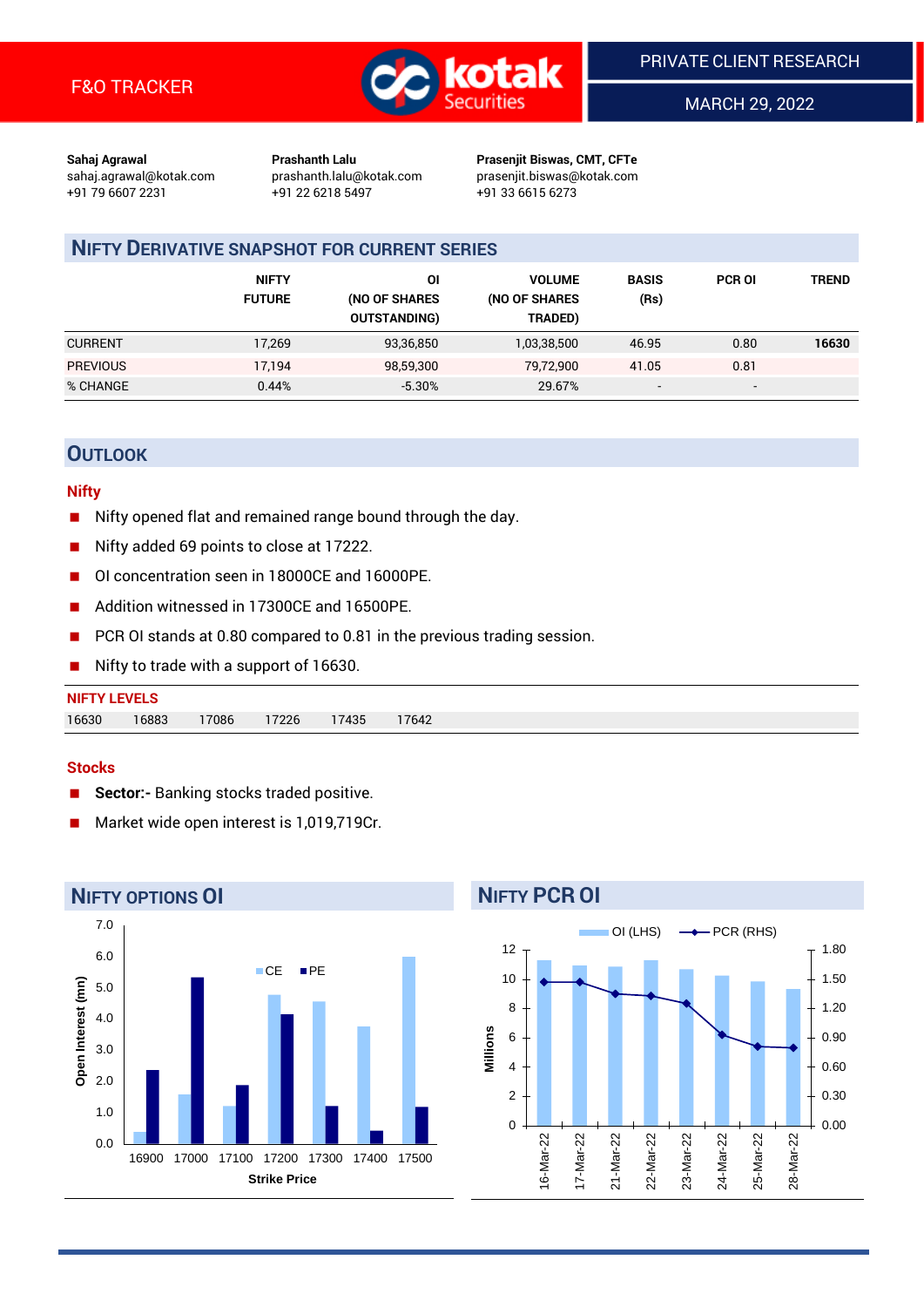# **FUTURE STATISTICS**

| <b>OI INCREASE</b> |
|--------------------|
|--------------------|

| <b>SYMBOL</b>    | ΟI     | ΟI           | <b>PRICE CHG</b> |
|------------------|--------|--------------|------------------|
|                  | $(\%)$ | (SHARES)     | (%)              |
| <b>APLLTD</b>    | 27.4%  | 27,04,100    | 0.5%             |
| <b>ATUL</b>      | 25.3%  | 1,93,350     | 2.4%             |
| <b>ONGC</b>      | 21.8%  | 6,07,14,500  | 0.3%             |
| <b>JKCEMENT</b>  | 17.4%  | 6,09,175     | $-1.2%$          |
| <b>MFSL</b>      | 15.8%  | 25,83,750    | $-4.0%$          |
| <b>PVR</b>       | 12.8%  | 39,35,690    | 3.4%             |
| <b>HINDPETRO</b> | 11.7%  | 1,75,36,500  | $-1.9%$          |
| <b>PNB</b>       | 11.6%  | 25,87,04,000 | 0.7%             |
| M&MFIN           | 11.1%  | 3,90,84,000  | $-0.1%$          |
| <b>DALBHARAT</b> | 10.2%  | 13.03.500    | 1.7%             |

| <b>OI DECREASE</b> |         |             |                  |
|--------------------|---------|-------------|------------------|
| <b>SYMBOL</b>      | ΟI      | ΟI          | <b>PRICE CHG</b> |
|                    | $(\%)$  | (SHARES)    | $(\%)$           |
| <b>ABBOTINDIA</b>  | $-8.6%$ | 40,150      | 1.4%             |
| <b>ASTRAL</b>      | $-8.5%$ | 7,73,025    | 2.2%             |
| L&TFH              | $-8.3%$ | 5,90,23,336 | 1.3%             |
| <b>APOLLOTYRE</b>  | $-7.4%$ | 1,42,00,000 | 0.7%             |
| <b>BRITANNIA</b>   | $-6.8%$ | 18,77,800   | $0.0\%$          |
| LALPATHLAB         | $-6.7%$ | 8.05.375    | $-2.7%$          |
| <b>INDIAMART</b>   | $-6.7%$ | 3,71,175    | $-1.8%$          |
| <b>INTELLECT</b>   | $-6.7%$ | 11,66,250   | 0.1%             |
| <b>DIXON</b>       | $-6.7%$ | 6,64,625    | $-2.4%$          |
| <b>IRCTC</b>       | $-6.1%$ | 1.19.40.250 | $-0.5%$          |

# **CASH STATISTICS**

| <b>TOP VOLUMES</b> |                      |              |              |  |  |  |  |  |
|--------------------|----------------------|--------------|--------------|--|--|--|--|--|
| <b>SYMBOL</b>      | <b>TRADED SHARES</b> | <b>VALUE</b> | <b>CLOSE</b> |  |  |  |  |  |
|                    | (QTY)                | (IN LAKHS)   |              |  |  |  |  |  |
| <b>ADANIPOWER</b>  | 9,09,54,944          | 1,35,771     | 152          |  |  |  |  |  |
| <b>RELIANCE</b>    | 45,64,891            | 1,19,221     | 2.622        |  |  |  |  |  |
| <b>HDFCBANK</b>    | 78,77,443            | 1,11,651     | 1,433        |  |  |  |  |  |
| <b>HDFC</b>        | 47,34,110            | 1,07,029     | 2.268        |  |  |  |  |  |
| <b>ICICIBANK</b>   | 1,38,06,166          | 97,387       | 710          |  |  |  |  |  |
| <b>SBIN</b>        | 1,67,38,684          | 82,299       | 498          |  |  |  |  |  |
| <b>TATAMOTORS</b>  | 1,67,57,901          | 72,261       | 433          |  |  |  |  |  |
| <b>TCS</b>         | 17,60,990            | 64,978       | 3,708        |  |  |  |  |  |
| <b>JSWSTEEL</b>    | 89,35,680            | 64.910       | 730          |  |  |  |  |  |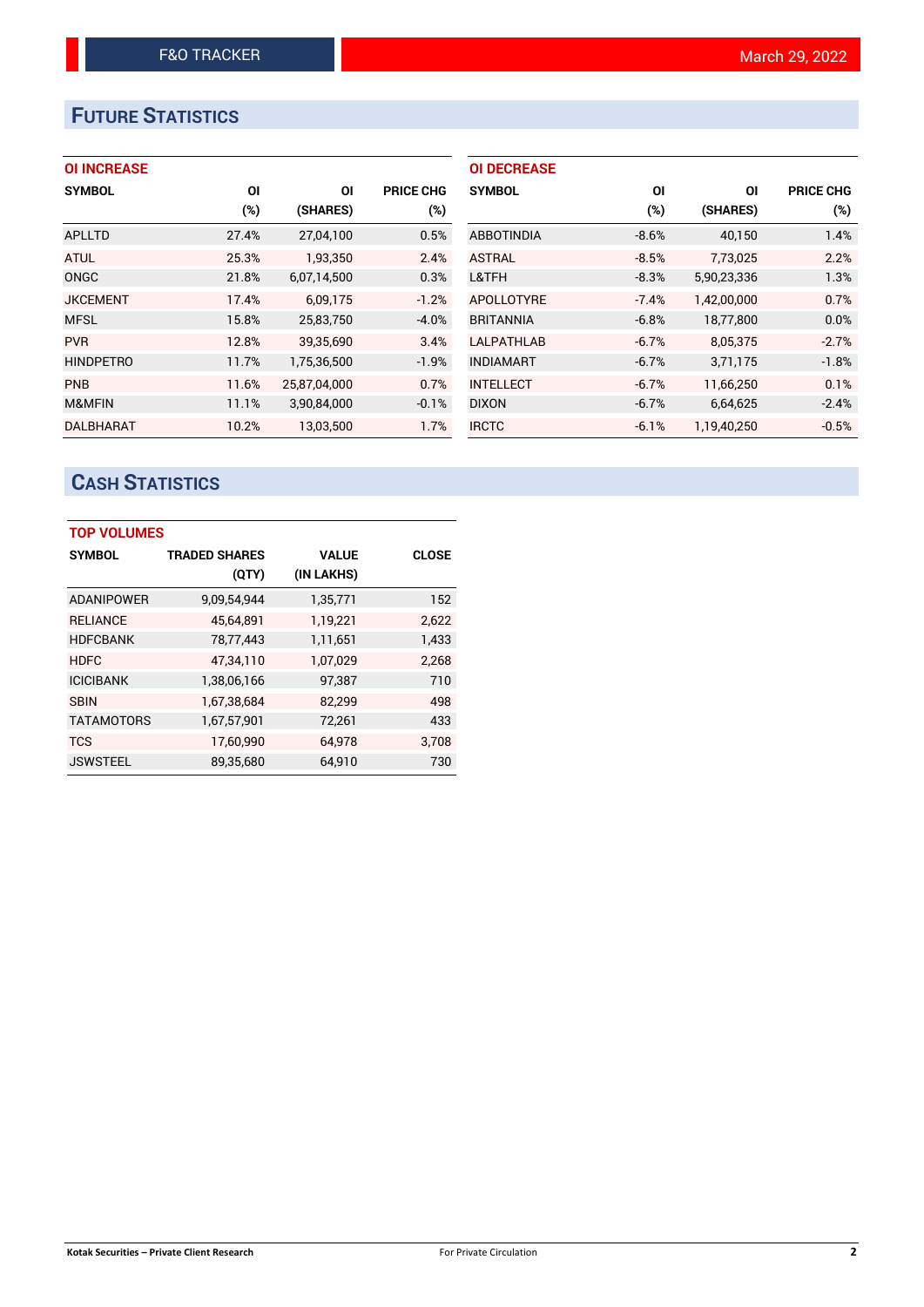## **OPTION STATISTICS**

## **SIGNIFICANT CALL OPEN INTEREST**

| <b>SYMBOL</b>     | <b>STRK</b>  | <b>OPTION</b> | <b>CLOSE</b> | <b>FUT</b>   | ΟI         |
|-------------------|--------------|---------------|--------------|--------------|------------|
|                   | <b>PRICE</b> | <b>TYPE</b>   | (RS)         | <b>CLOSE</b> | (SHARES)   |
| <b>NTPC</b>       | 135          | <b>CE</b>     | 0.7          | 135          | 406.69.500 |
| <b>TATAMOTORS</b> | 500          | CF            | 0.3          | 434          | 195,19,650 |
| <b>IOC</b>        | 130          | <b>CE</b>     | 0.2          | 120          | 93,92,500  |
| <b>MARUTI</b>     | 8.000        | CE            | 11.2         | 7.500        | 6,44,200   |
| ONGC              | 180          | <b>CE</b>     | 1.2          | 176          | 101,64,000 |
| <b>BPCL</b>       | 360          | <b>CE</b>     | 3.2          | 360          | 37,45,800  |
| <b>NTPC</b>       | 140          | CE            | 0.2          | 135          | 109,38,300 |
| <b>COALINDIA</b>  | 200          | <b>CE</b>     | 1.2          | 192          | 73,45,800  |
| <b>TATAMOTORS</b> | 450          | <b>CE</b>     | 2.7          | 434          | 107,78,700 |
| <b>IOC</b>        | 125          | <b>CE</b>     | 0.5          | 120          | 52.32.500  |

## **SIGNIFICANT PUT OPEN INTEREST SYMBOL STRK OPTION CLOSE FUT OI PRICE TYPE (RS) CLOSE (SHARES)** ONGC 170 PE 0.3 176 62,67,800 ITC 230 PE 0.1 257 87,74,400 TATAMOTORS 400 PE 0.7 434 49,21,950 BPCL 350 PE 0.5 360 13,41,000 NTPC 135 PE 0.6 135 38,24,700 HINDALCO 600 PE 1.4 629 24,71,425 COALINDIA 185 PE 1.0 192 25,07,400

GAIL 150 PE 1.2 153 22,63,100 ITC 240 PE 0.2 257 71,96,800 COALINDIA 180 PE 0.4 192 23,81,400

| SIGNIFICANT CALL OPEN INTEREST ADDITION |              |               |             |        |              |  |  |  |  |
|-----------------------------------------|--------------|---------------|-------------|--------|--------------|--|--|--|--|
| <b>SYMBOL</b>                           | STRK         | <b>OPTION</b> | <b>OPEN</b> | OI CHG | <b>CLOSE</b> |  |  |  |  |
|                                         | <b>PRICE</b> | <b>TYPE</b>   | INT         | $(\%)$ | (Rs)         |  |  |  |  |
| <b>PVR</b>                              | 2,040        | <b>CE</b>     | 1,23,728    | 30300% | 9.1          |  |  |  |  |
| <b>IDFCFIRSTB</b>                       | 38           | <b>CE</b>     | 18,42,600   | 2667%  | 1.3          |  |  |  |  |
| GUJGASLTD                               | 480          | <b>CE</b>     | 1,78,750    | 1092%  | 9.4          |  |  |  |  |
| <b>DELTACORP</b>                        | 335          | <b>CE</b>     | 2,82,900    | 925%   | 2.7          |  |  |  |  |
| <b>GUJGASLTD</b>                        | 490          | СE            | 1,22,500    | 444%   | 5.5          |  |  |  |  |
| <b>PVR</b>                              | 1,920        | <b>CE</b>     | 2,58,445    | 443%   | 28.2         |  |  |  |  |
| <b>PVR</b>                              | 2,020        | <b>CE</b>     | 1,85,999    | 419%   | 10.9         |  |  |  |  |
| <b>ADANIENT</b>                         | 1,940        | <b>CE</b>     | 4,28,500    | 395%   | 23.7         |  |  |  |  |
| <b>IDFCFIRSTB</b>                       | 39           | <b>CE</b>     | 21,31,200   | 357%   | 0.7          |  |  |  |  |
| <b>PVR</b>                              | 2,000        | <b>CE</b>     | 11,51,403   | 295%   | 13.1         |  |  |  |  |

| SIGNIFICANT PUT OPEN INTEREST ADDITION |              |               |             |        |              |  |  |  |
|----------------------------------------|--------------|---------------|-------------|--------|--------------|--|--|--|
| <b>SYMBOL</b>                          | <b>STRK</b>  | <b>OPTION</b> | <b>OPEN</b> | OI CHG | <b>CLOSE</b> |  |  |  |
|                                        | <b>PRICE</b> | TYPE          | <b>INT</b>  | (%)    | (Rs)         |  |  |  |
| <b>GNFC</b>                            | 820          | <b>PE</b>     | 1,87,200    | 4700%  | 22.0         |  |  |  |
| <b>DELTACORP</b>                       | 330          | <b>PE</b>     | 2,66,800    | 1557%  | 12.8         |  |  |  |
| <b>NMDC</b>                            | 162          | <b>PE</b>     | 2,21,100    | 1000%  | 2.9          |  |  |  |
| <b>GNFC</b>                            | 810          | <b>PE</b>     | 1,33,900    | 836%   | 16.7         |  |  |  |
| <b>BANKBARODA</b>                      | 111          | <b>PE</b>     | 5,26,500    | 800%   | 1.6          |  |  |  |
| <b>PVR</b>                             | 1.900        | <b>PE</b>     | 1,76,231    | 587%   | 47.0         |  |  |  |
| <b>PVR</b>                             | 1,840        | РE            | 1,15,181    | 543%   | 19.7         |  |  |  |
| <b>BHARTIARTL</b>                      | 720          | <b>PE</b>     | 16,36,850   | 398%   | 2.0          |  |  |  |
| <b>ADANIENT</b>                        | 1,880        | <b>PE</b>     | 1,02,000    | 364%   | 14.4         |  |  |  |
| SBIN                                   | 600          | <b>PE</b>     | 1,27,500    | 305%   | 103.0        |  |  |  |

| <b>CALL OPTION VOLUMES</b> |              |               |                  |              | <b>PUT OPTION VOLUMES</b> |              |               |                  |              |
|----------------------------|--------------|---------------|------------------|--------------|---------------------------|--------------|---------------|------------------|--------------|
| <b>SYMBOL</b>              | <b>STRK</b>  | <b>OPTION</b> | <b>CONTRACTS</b> | <b>CLOSE</b> | <b>SYMBOL</b>             | <b>STRK</b>  | <b>OPTION</b> | <b>CONTRACTS</b> | <b>CLOSE</b> |
|                            | <b>PRICE</b> | <b>TYPE</b>   |                  | (Rs)         |                           | <b>PRICE</b> | <b>TYPE</b>   |                  | (Rs)         |
| <b>RELIANCE</b>            | 2,600        | <b>CE</b>     | 37,850           | 38.5         | <b>RELIANCE</b>           | 2,600        | <b>PE</b>     | 23,826           | 14.5         |
| <b>RELIANCE</b>            | 2.620        | <b>CE</b>     | 33.790           | 26.9         | <b>RELIANCE</b>           | 2,500        | <b>PE</b>     | 16.742           | 2.4          |
| <b>RELIANCE</b>            | 2.640        | <b>CE</b>     | 33,317           | 17.9         | <b>RELIANCE</b>           | 2,580        | <b>PE</b>     | 16,555           | 9.6          |
| <b>PVR</b>                 | 2.000        | <b>CE</b>     | 30,792           | 13.1         | <b>TATASTEEL</b>          | 1,300        | <b>PE</b>     | 9.775            | 4.1          |
| <b>BHARTIARTL</b>          | 720          | <b>CE</b>     | 26,869           | 15.4         | <b>RELIANCE</b>           | 2,560        | <b>PE</b>     | 9,705            | 6.3          |
| <b>SBIN</b>                | 500          | <b>CE</b>     | 22,911           | 5.9          | <b>HDFCBANK</b>           | 1.400        | <b>PE</b>     | 9.590            | 5.3          |
| <b>BHARTIARTL</b>          | 730          | <b>CE</b>     | 21,708           | 8.4          | <b>PVR</b>                | 1,900        | PE            | 9,217            | 47.0         |
| <b>RELIANCE</b>            | 2.700        | <b>CE</b>     | 17,952           | 4.7          | <b>RELIANCE</b>           | 2.540        | <b>PE</b>     | 8.838            | 4.3          |
| <b>BHARTIARTL</b>          | 740          | <b>CE</b>     | 14,427           | 5.3          | <b>PVR</b>                | 1,800        | <b>PE</b>     | 8,722            | 11.5         |
| <b>ITC</b>                 | 260          | <b>CE</b>     | 14,231           | 2.0          | <b>BHARTIARTL</b>         | 720          | PE            | 7.457            | 2.0          |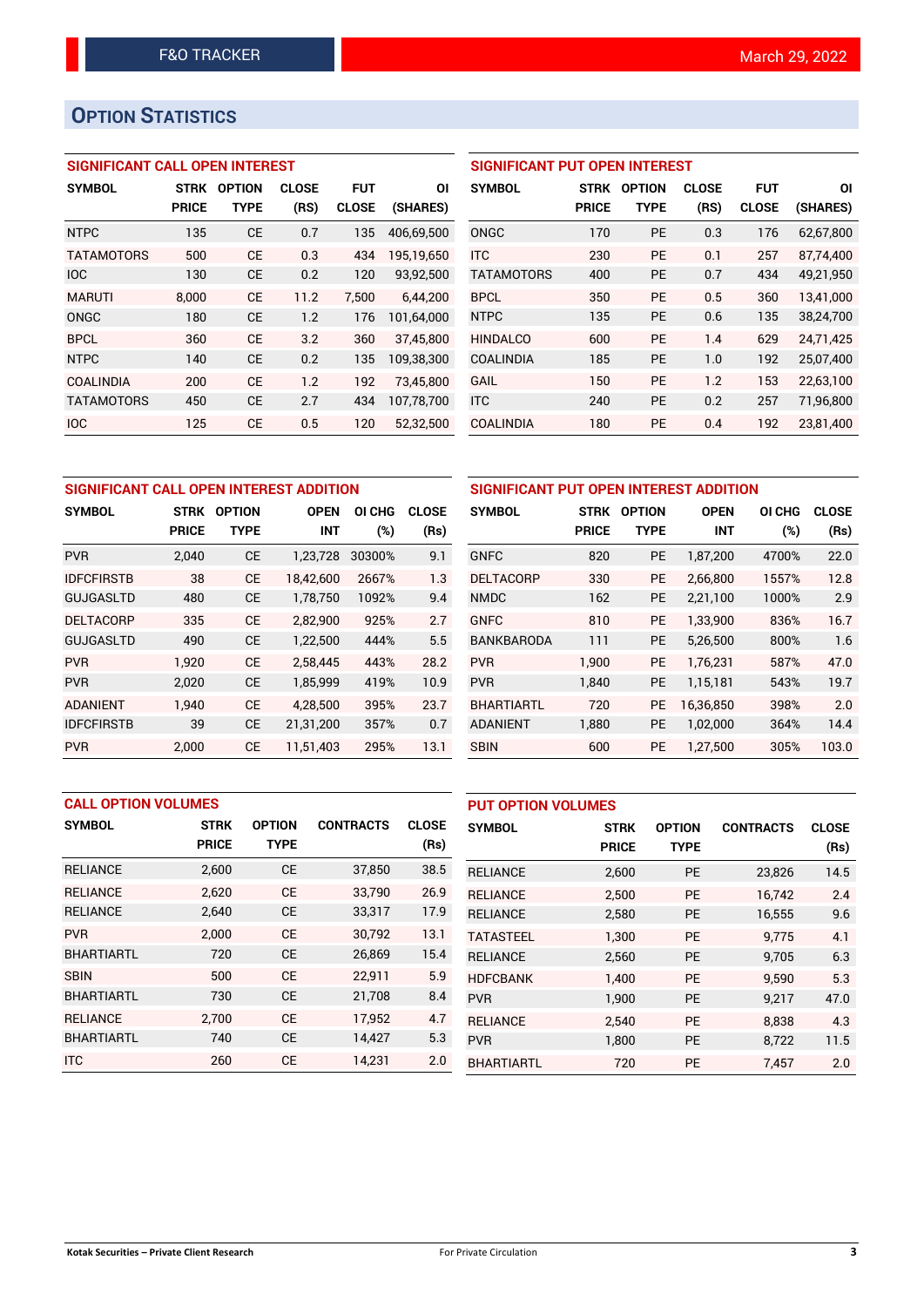### **RATING SCALE (PRIVATE CLIENT GROUP)**

- **BUY**  Stock/Index looks strong from the expiry/near term perspective and is expected to gain on the basis of technical and/or derivative parameters. Time frame is minimum of current expiry and in certain cases extend to the next series depending on the stock behaviour. Strict stop loss needs to be adhered to for every buy/long recommendation given.
- **SELL** Stock/Index looks weak from the expiry/near term perspective and is expected to gain on the basis of technical and/or derivative parameters. Time frame is minimum of current expiry and in certain cases extend to the next series depending on the stock behaviour. Strict stop loss needs to be adhered to for every sell/short recommendation given.

#### **FUNDAMENTAL RESEARCH TEAM (PRIVATE CLIENT GROUP)**

**Shrikant Chouhan Arun Agarwal Amit Agarwal, CFA Hemali Dhame** +91 22 6218 5408 +91 22 6218 6443 +91 22 6218 6439 +91 22 6218 6433

jatin.damania@kotak.com +91 22 6218 6440 +91 22 6218 6432 +91 80801 97299 +91 22 6218 6427

**Sumit Pokharna** Pankaj Kumar<br>Oil and Gas, Information Tech Construction, sumit.pokharna@kotak.com pankajr.kumar@kotak.com +91 22 6218 6438 +91 22 6218 6434

**Jatin Damania Purvi Shah Rini Mehta K. Kathirvelu**

Construction, Capital Goods & Midcaps

Transportation, Paints, FMCG Banking & Finance shrikant.chouhan@kotak.com arun.agarwal@kotak.com agarwal.amit@kotak.com Hemali.Dhame@kotak.com

Metals & Mining, Midcap Pharmaceuticals Research Associate Support Executive<br>
jatin.damania@kotak.com purvi.shah@kotak.com rini.mehta@kotak.com k.kathirvelu@kotak.com

## **TECHNICAL RESEARCH TEAM (PRIVATE CLIENT GROUP)**

**Shrikant Chouhan Amol Athawale Sayed Haider** [shrikant.chouhan@kotak.com](mailto:shrikant.chouhan@kotak.com) [amol.athawale@kotak.com](mailto:amol.athawale@kotak.com) Research Associate

+91 22 6218 5408 +91 20 6620 3350 [sayed.haider@kotak.com](mailto:sayed.haider@kotak.com) +91 22 62185498

#### **DERIVATIVES RESEARCH TEAM (PRIVATE CLIENT GROUP)**

+91 79 6607 2231 +91 22 6218 5497 +91 33 6615 6273

**Sahaj Agrawal Prashanth Lalu Prasenjit Biswas, CMT, CFTe** [sahaj.agrawal@kotak.com](mailto:sahaj.agrawal@kotak.com) [prashanth.lalu@kotak.com](mailto:prashanth.lalu@kotak.com) [prasenjit.biswas@kotak.com](mailto:prasenjit.biswas@kotak.com)